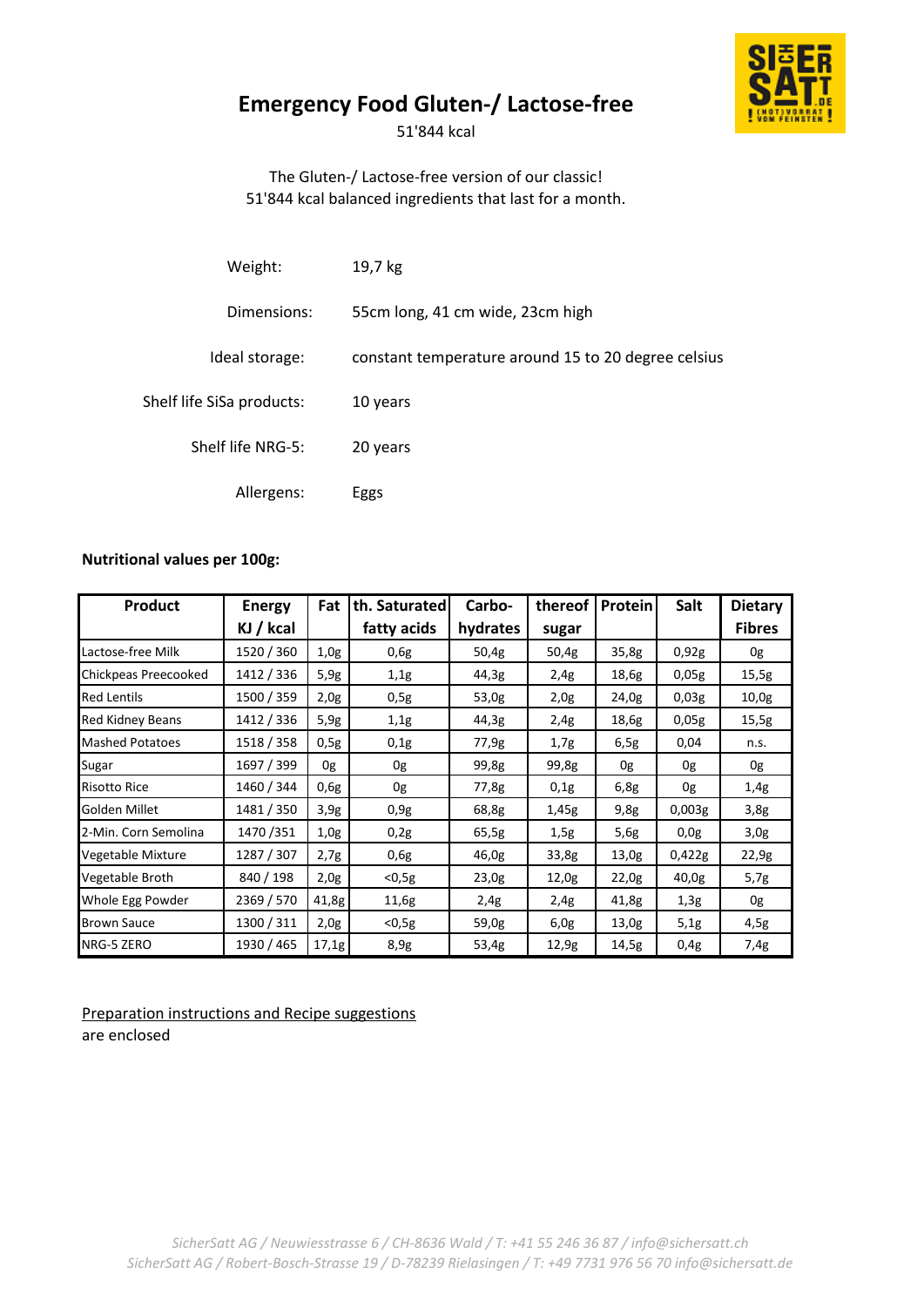

## Content:

2 Tins lactose-free skimmed milk powder, 550g Ingredients: Skimmed Milk, Enzyme (Lactase) **Allergens: None**

1 Tin Chickpeas Preecooked, 800g Ingredients: Chickpeas Preecooked and dehydrated **Allergens: None**

1 Tin Red Lentils, 1400g Ingredients: Red Lentils **Allergens: None**

1 Tin Red Kidney Beans, Preecooked, 800g Ingredients: Red Kidney Beans Preecooked and dehydrated **Allergens: None**

1 Tin Mashed Potatoes Powder with no milk powder, 750g Ingredients: Potatoes 100% (dehydrated) **Allergens: None**

1 Tin Sugar, 1800g Ingredients: Swiss Sugar **Allergens: None**

1 Tin Risotto Rice, 1600g Ingredients: Risotto Rice **Allergens: None**

1 Tin Golden Millet, 1400g Ingredients: Golden Mllet **Allergens: None**

1 Tin 2-Min. Corn Semolina, 1200g Ingredients: Corn Semolina **Allergens: None**

1 Tin Vegetable Mixture, 400g Ingredients: Carrots, Karotten, Leek, Parsnips, Paprika, Onions, Courgette and Parsley; all air-dried **Allergens: None**